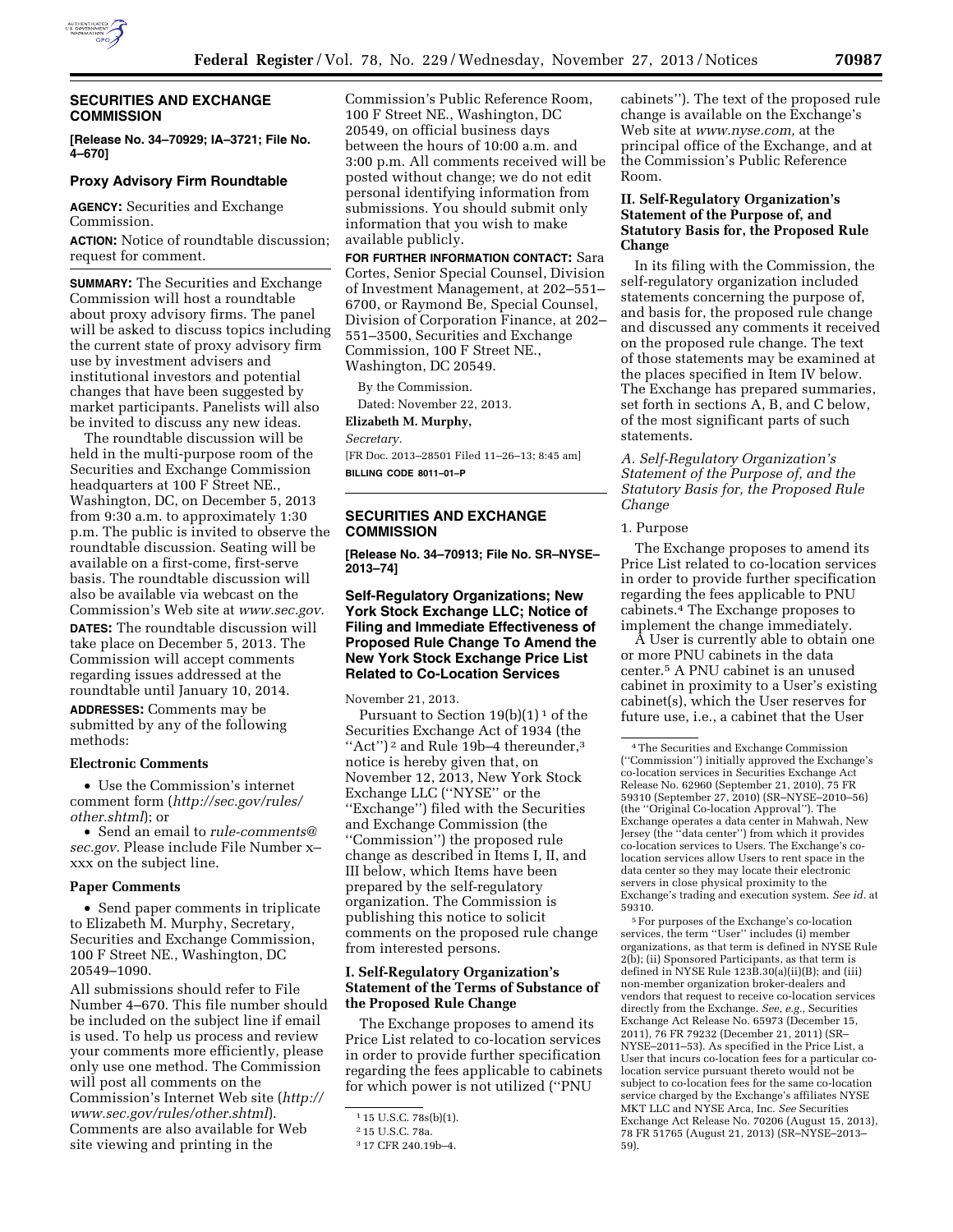does not anticipate using until some point in the future and therefore is reserved but not currently utilized. Although PNU cabinets do not use power, when the Exchange establishes a PNU cabinet, it includes wiring, circuitry, and hardware and allocates either four kilowatts (''kW'') or eight kWs of unused power capacity, depending on the User's requirements, as it does for all cabinets.6 This allows the PNU cabinet to be powered and used promptly upon the User's request.

The applicable monthly fee for PNU cabinets (the ''PNU Fee'') was described within the Original Co-location Approval as 40% of the applicable per kW monthly fee.7 Accordingly, since the Exchange began offering co-location services in the data center, the amount of the PNU Fee charged for a cabinet per month depended on the number of kWs of power allocated to that PNU cabinet. The Exchange subsequently specified that the PNU Fee would be \$360 per month, which is 40% of the lowest per kW monthly cabinet fee specified in the Price List for cabinets in use (i.e., 40% of \$900).8 The Exchange continued to charge the PNU Fee on a per kW basis. To provide greater specificity with respect to the PNU Fee and better align the Price List with the Exchange's billing practice, the Exchange proposes to amend the Price List to explicitly provide that the applicable monthly PNU Fee is \$360 per kW of power allocated to the PNU cabinet.9

As is the case with all Exchange colocation arrangements, (i) neither a User nor any of the User's customers would be permitted to submit orders directly to the Exchange unless such User or customer is a member organization, a Sponsored Participant or an agent thereof (e.g., a service bureau providing order entry services); (ii) use of the co-

8*See* Securities Exchange Act Release No. 67666 (August 15, 2012), 77 FR 50742, 50743 (August 22, 2012) (SR–NYSE–2012–18).

9For example, if a User has a PNU cabinet allocated four kWs of power, the Exchange would charge the User \$1,440 per month (i.e.,  $$360 \times four$ ). If a User has a PNU cabinet allocated eight kWs of power, the Exchange would charge the User \$2,880 per month (i.e., \$360 × eight). Users are not otherwise charged for PNU cabinets until power is activated, at which point the fees applicable to other cabinets are charged (i.e., the \$5,000 initial fee per cabinet and the full, monthly fee per kW).

location services proposed herein would be completely voluntary and available to all Users on a non-discriminatory basis; 10 and (iii) a User would only incur one charge for the particular colocation service described herein, regardless of whether the User connects only to the Exchange or to the Exchange and one or both of its affiliates.11

The proposed change is not otherwise intended to address any other issues relating to co-location services and/or related fees, and the Exchange is not aware of any problems that Users would have in complying with the proposed change.

### 2. Statutory Basis

The Exchange believes that the proposed rule change is consistent with Section  $6(b)$  of the Act,<sup>12</sup> in general, and furthers the objectives of Sections  $6(b)(4)$  and  $(5)$  of the Act,<sup>13</sup> in particular, because it provides for the equitable allocation of reasonable dues, fees, and other charges among its members, issuers and other persons using its facilities and does not unfairly discriminate between customers, issuers, brokers or dealers.

Overall, the Exchange believes that the proposed change is consistent with the Act because the Exchange offers the co-location services described herein (i.e., PNU cabinets) as a convenience to Users, but in doing so incurs certain costs, including costs related to the data center facility, including maintaining an adequate level of power so that PNU cabinets can be available and powered on promptly at the request of a User. As such, the proposed fees relate to the level of services provided by the Exchange and, in turn, received by the User.

The Exchange believes that the proposal is reasonable because it would better align the Price List with the Exchange's billing practices and provide further specificity in the Price List

11*See* SR–NYSE–2013–59, *supra* note 5 at 51766. The Exchange's affiliates have also submitted the same proposed rule change to provide further specification regarding the fees applicable to PNU cabinets. *See* SR–NYSEMKT–2013–93 and SR– NYSEArca–2013–124.

regarding such fees. The proposal is further reasonable because pricing for PNU cabinets is comparable to pricing for the ''Cabinet Proximity Option'' available to users of co-location facilities of The NASDAQ Stock Market LLC (''NASDAQ''), which varies based on the power capacity of the cabinet.14

As with fees for existing co-location services, the PNU cabinet fees are charged only to those Users that voluntarily select the related services, which are available to all Users. The Exchange therefore believes that the proposed change is equitable and not unfairly discriminatory because it would continue to result in fees being charged only to Users that voluntarily select to receive the corresponding services and because those services are available to all Users. As such, the proposed change would not unfairly discriminate between or among market participants that are otherwise capable of satisfying any applicable co-location fees, requirements, terms and conditions established from time to time by the Exchange.

Finally, the Exchange believes that it is subject to significant competitive forces, as described below in the Exchange's statement regarding the burden on competition.

For these reasons, the Exchange believes that the proposal is consistent with the Act.

## *B. Self-Regulatory Organization's Statement on Burden on Competition*

In accordance with Section 6(b)(8) of the Act,15 the Exchange believes that the proposed rule change would not impose any burden on competition that is not necessary or appropriate in furtherance of the purposes of the Act because any market participants that are otherwise capable of satisfying any applicable colocation fees, requirements, terms and conditions established from time to time by the Exchange could have access to the co-location services provided in the data center. This is also true because, in addition to the services being completely voluntary, they are available to all Users on an equal basis (i.e., the same range of products and services are available to all Users).

The Exchange further believes that the proposal would not impose any burden

<sup>6</sup>A User is generally able to determine an approximate amount of power that it will typically consume in its cabinet. A User would request either a four or eight kW cabinet based on its anticipated peak power consumption.

<sup>7</sup>*See* Original Co-location Approval at 59310–11, n. 5. Users pay a monthly per kW fee for cabinets in use, which is based on the number of kWs allocated to the User's cabinets. The fee ranges from \$1,200 per kW, for Users utilizing four to eight kWs, to \$900 per kW, for Users utilizing more than 41 kW.

<sup>10</sup>As is currently the case, Users that receive colocation services from the Exchange will not receive any means of access to the Exchange's trading and execution systems that is separate from, or superior to, that of other Users. In this regard, all orders sent to the Exchange enter the Exchange's trading and execution systems through the same order gateway, regardless of whether the sender is co-located in the data center or not. In addition, co-located Users do not receive any market data or data service product that is not available to all Users, although Users that receive co-location services normally would expect reduced latencies in sending orders to, and receiving market data from, the Exchange.

<sup>12</sup> 15 U.S.C. 78f(b).

<sup>13</sup> 15 U.S.C. 78f(b)(4) and (5).

<sup>14</sup>*See* NASDAQ Rule 7034. Fees for NASDAQ's Cabinet Proximity Option are \$1,000 per medium or low density cabinet or \$1,500 per medium/high or high density cabinet. The Exchange understands that NASDAQ's Cabinet Proximity Option gives its co-location customers the ability to reserve contiguous or near contiguous cabinets and power at a reduced rate, similar to manner in which Users are able to request PNU cabinets in the Exchange's data center for future use.

<sup>15</sup> 15 U.S.C. 78f(b)(8).